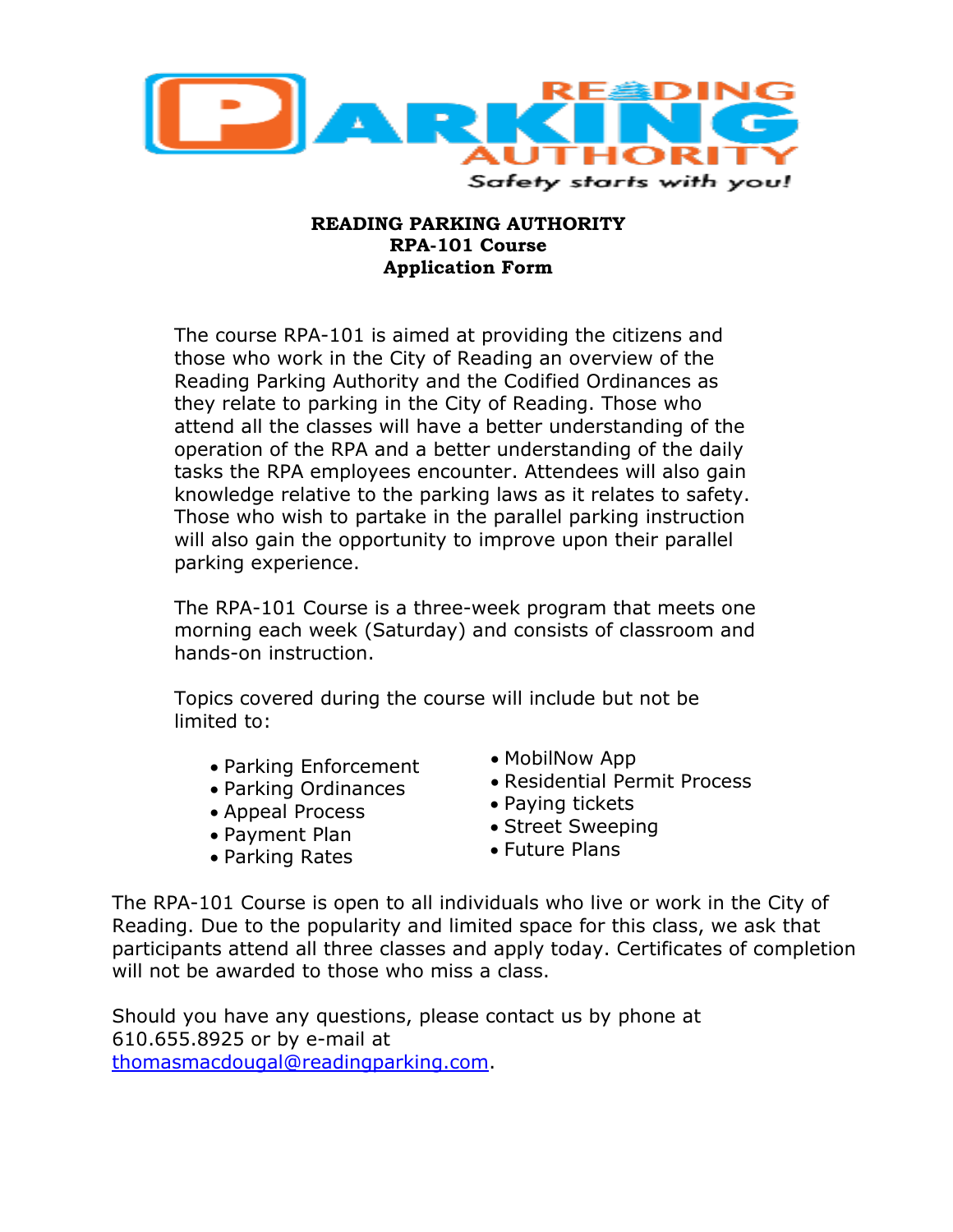

## **READING PARKING AUTHORITY RPA-101 Course Application Form**

# **After completing and signing the application, please**

## **Mail the form to:**

Reading Parking Authority Attn: Thomas J. MacDougal IV Executive Director 613 Franklin Street Reading, PA 19602

# **Or e-mail the form to:**

[thomasmacdougal@readingparking.com](mailto:thomasmacdougal@readingparking.com)



The Reading Parking Authority is committed to nondiscrimination on the basis of disability. Reasonable accommodations will be provided upon request. For information, call Reading Parking Authority at 610.655.6166.